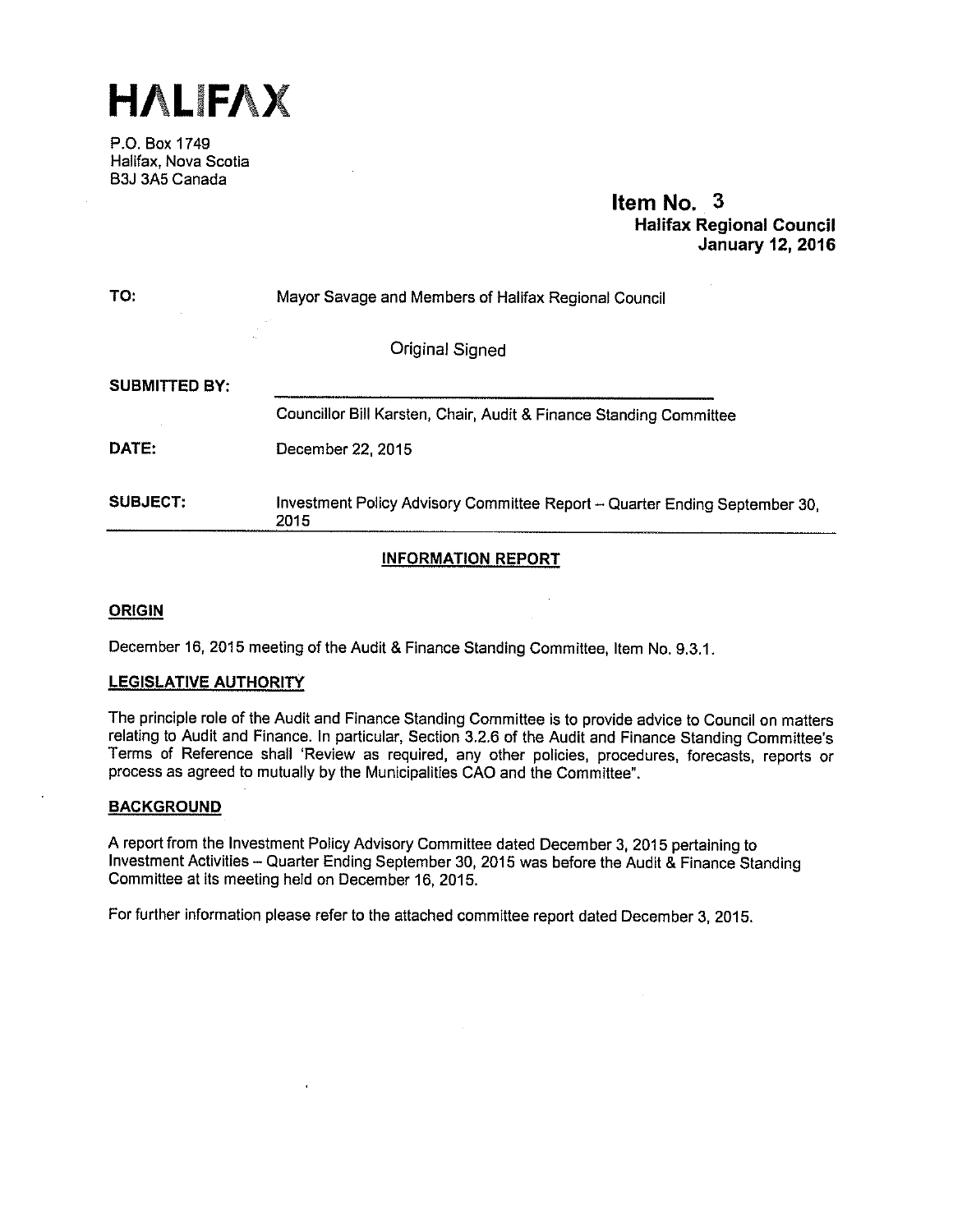#### **DISCUSSION**

The Audit and Finance Standing Committee received the committee report dated December 3, <sup>2015</sup> at its meeting held on December 16, 2015 and forwarded it to Halifax Regional Council as an Information item.

#### FINANCIAL IMPLICATIONS

As outlined in the committee report dated December 3, 2015.

## COMMUNITY ENGAGEMENT

AU meetings of the Audit & Finance Standing Committee are open to the public. The agenda and reports are provided online in advance of the meeting

#### **ATTACHMENTS**

1. Investment Policy Advisory Committee report dated December 3, <sup>2015</sup>

<sup>A</sup> copy of this report can be obtained online at http://wnw.halifax.ca/commcoun/index.php then choose the appropriate Community Council and meeting date, or by contacting the Office of the Municipal Clerk at 902.490.4210, or Fax 902.490.4208.

Report Prepared by: Liam MacSween, Legislative Assistant, 902.490.6521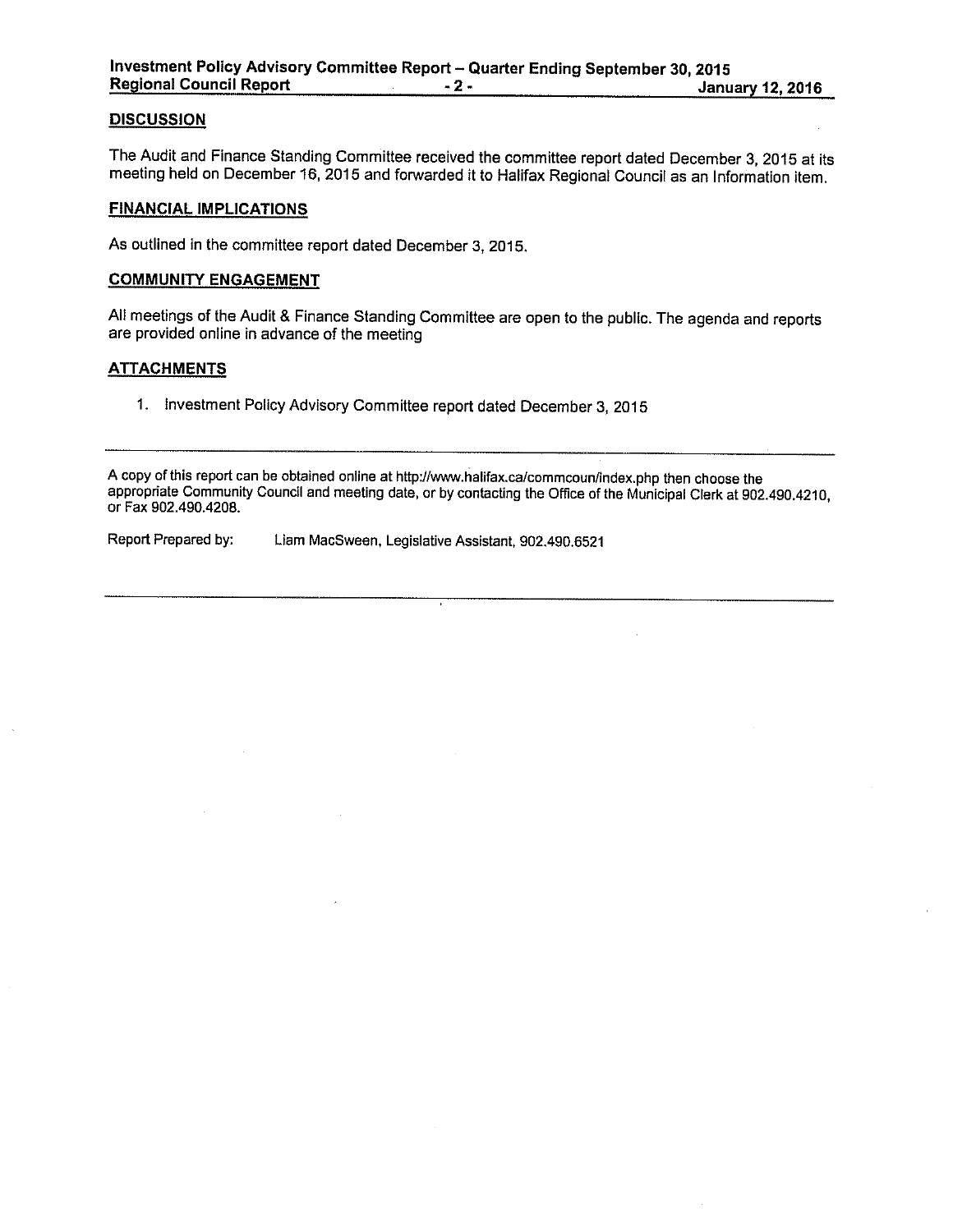

PD Box 1749 Halifax, Nova Scotia B3J 3A5 Canada

# Item No. 12.3.1 Audit and Finance Standing Committee December 16, 2015

| <b>SUBJECT:</b>      | Investment Policy Advisory Committee Report - Quarter ending September<br>30, 2015                      |
|----------------------|---------------------------------------------------------------------------------------------------------|
| DATE:                | December 03, 2015                                                                                       |
|                      | Shawn Williams, Co-Chair Investment Policy Advisory Committee                                           |
|                      | Original Signed                                                                                         |
| <b>SUBMITTED BY:</b> | Councillor Craig, Co-Chair Investment Policy Advisory Committee                                         |
| TO:                  | Councillor Bill Karsten Chair and Members of Audit and Finance Standing<br>Committee<br>Original Signed |

## **ORIGIN**

The Halifax Regional Municipality Investment Policy requires that the Investment Policy<br>Advisory Committee report to Council on compliance by staff with the Investment Objectives of the<br>Investment Policy not less frequentl

#### LEGISLATIVE AUTHORITY

Section 121(1) of the HRM Charter requires that funds be invested pursuant to an Investment Policy adopted by Council and approved by the Minister of Service Nova Scotia and Municipal Relations or invested pursuant to the

#### **RECOMMENDATION**

It is recommended that the Audit and Finance Standing Committee forward this report to Halifax Regional Council as an information item.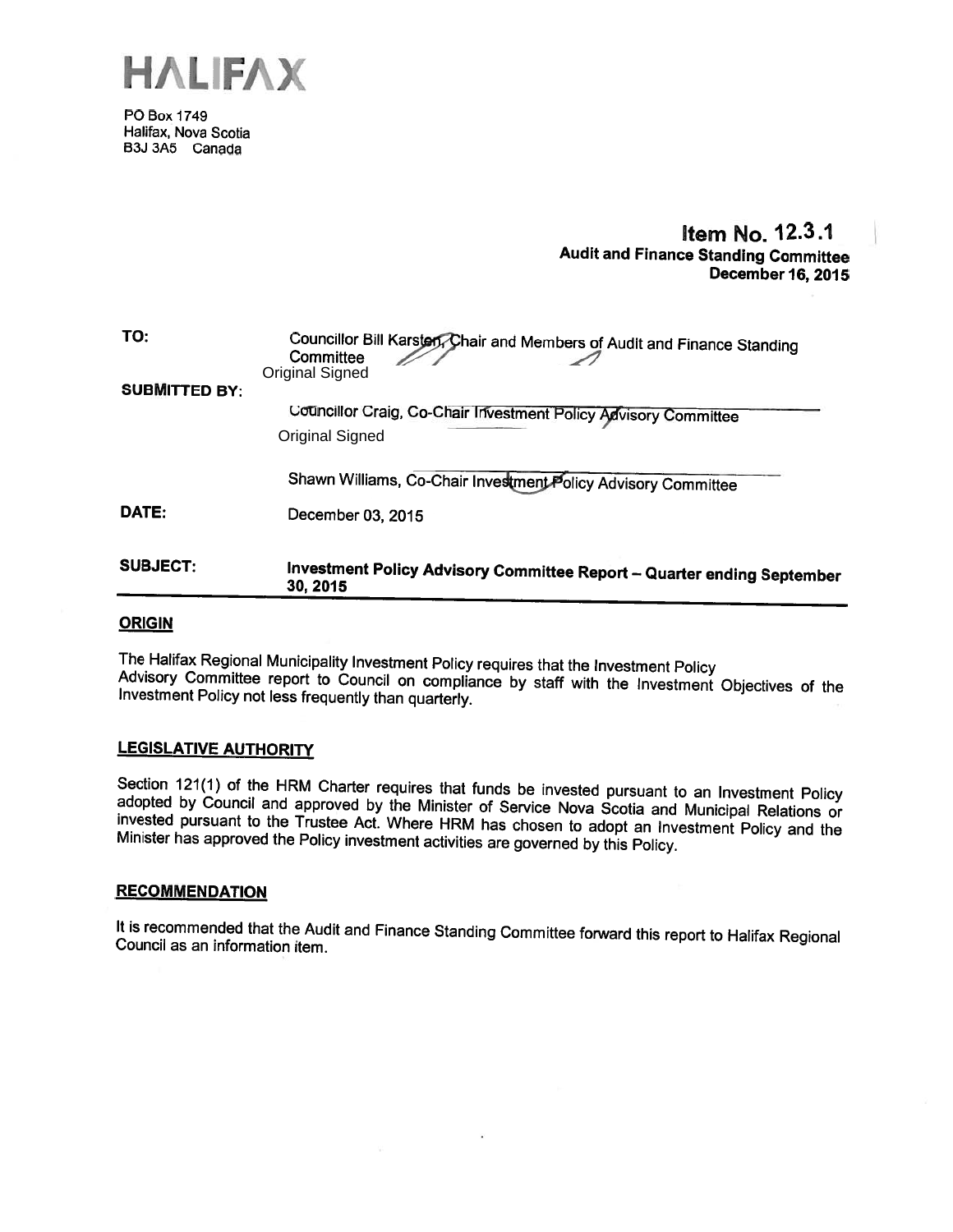# BACKGROUND

The Halifax Regional Municipality Investment Policy (the Policy) was adopted by Council April 23, 2002<br>and was approved by the Minister of Service Nova Scotia and Municipal Relations (the Minister) on May<br>14, 2002. Amendme

The mandate of the Committee is to recommend an investment policy to Council as well as provide ongoing monitoring of investment activities. Following adoption and approval of the Policy, the activities of the Committee ha

#### **DISCUSSION**

The Investment Policy Advisory Committee is <sup>p</sup>leased to provide this report under the provisions of the Policy. The primary focus of this report will be to report on compliance with the objectives of the Policy.

The three objectives and three strategies of the Policy, stated in order of priority of importance, are as follows:

Objective:

- 1. Preservation of Capital
- 2. Liquidity
- 3. Competitive Return on Investments

Strategies:

- 4. Diversification of Investment Portfolio
- 5. Regular Review of Performance
- 6. Risk Management Approach

Copies of the Sector Weight schedules recommended under the Policy are attached.

The Committee has reviewed the information provided by staff in the Treasurer's report to the Committee for the Quarter ending September 30, 2015 and accepts the report and the findings contained in the report that the inv

During the Quarter there were a number of instances where there were variances from the Investment<br>Policy Sector Weight guidelines. All of these temporary variances were discussed with the Committee.<br>The number of variance 0.1%-4.0% of the total portfolio over the Sector Weights guideline limit. During staff vacations government maturities are not reinvested. The primary goal of staff is to ensure that there is sufficient cash in our bank ac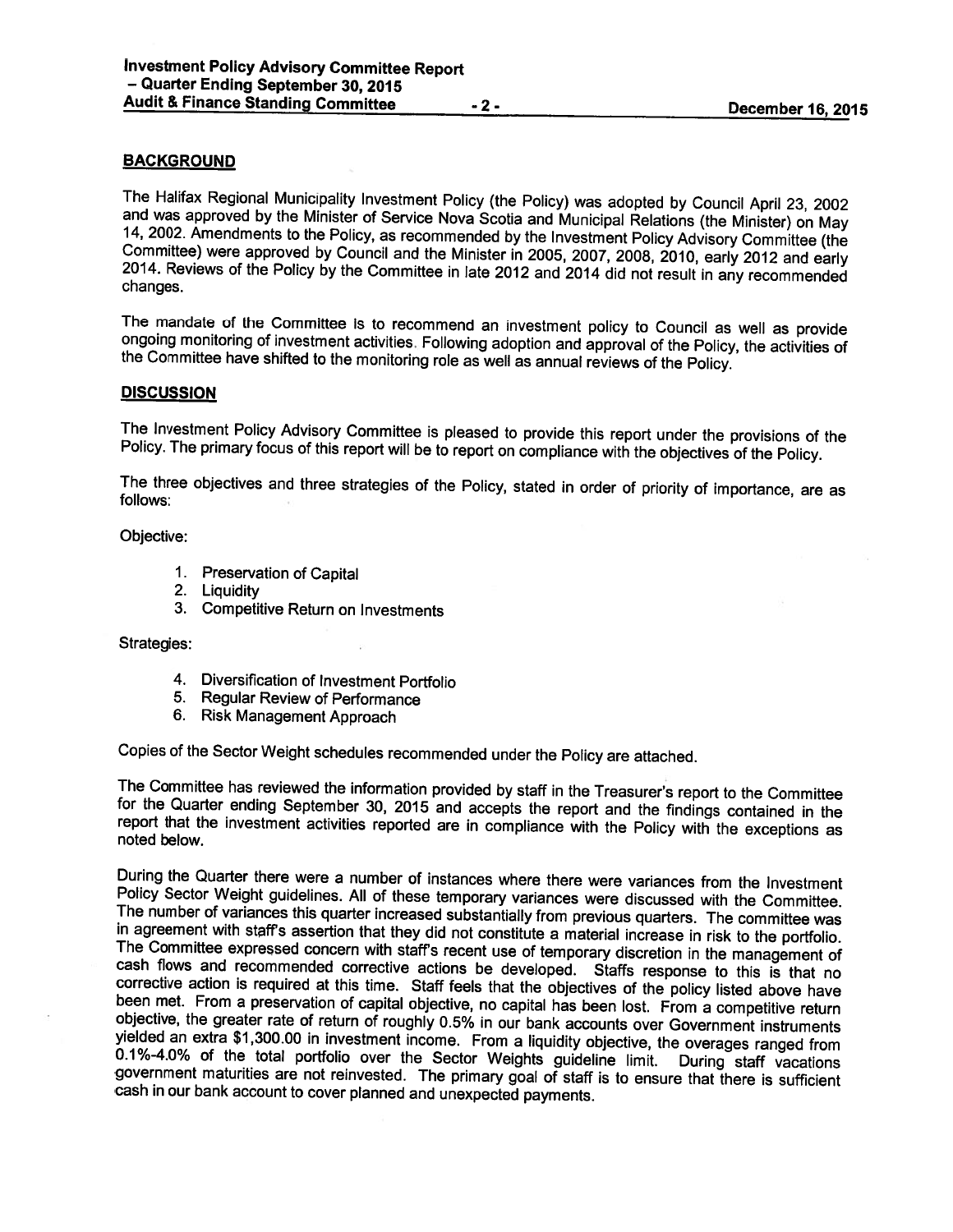#### FINANCIAL IMPLICATIONS

N/A

## COMMUNITY ENGAGEMENT

Investment activities are reported quarterly to the Investment Policy Advisory Committee. The majority of members of this Committee (4 of 6) are volunteers from the general public. The Committee reports to Audit and Financ

#### ENVIRONMENTAL IMPLICATIONS

N/A

## **ALTERNATIVES**

N/A

## **ATTACHMENTS**

Sector Weight Schedules @ September 30, <sup>2015</sup> (Schedules A,B,C,D & E)

A copy of this report can be obtained online at http://www.halifax.ca/commcoun/cc.html then choose the appropriate<br>Community Council and meeting date, or by contacting the Office of the Municipal Clerk at 490-4210, or Fax

Report Prepared by: Shawn Williams, Deputy Treasurer, Co-Chair, Investment Policy Advisory Committee, 490-2023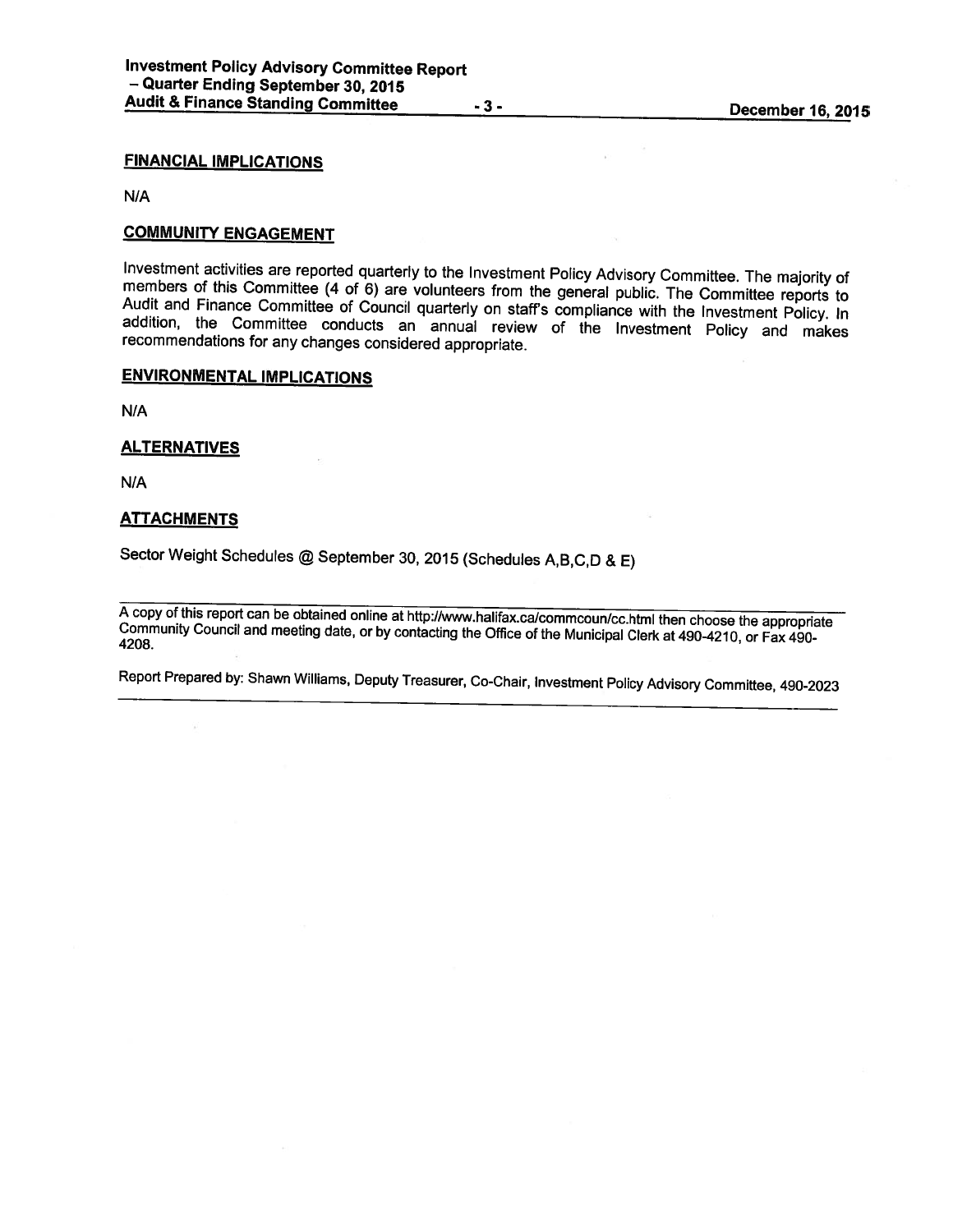|                                                                                       | <b>Total Portfolio</b><br>Sector Weights @ September 30, 2015 |                                 |            |                                |            | SCHEDULE A                |            |
|---------------------------------------------------------------------------------------|---------------------------------------------------------------|---------------------------------|------------|--------------------------------|------------|---------------------------|------------|
|                                                                                       |                                                               | Cumulative                      |            |                                |            |                           |            |
|                                                                                       | <b>Category Status</b>                                        | Amount Invested<br>@ Book Value | ×          | Guideline Limit                | ₩          | Limit Available           | %          |
| <b>CASH &amp; EQUIVALENTS</b>                                                         |                                                               |                                 |            |                                |            |                           |            |
| <b>Federal Government &amp; Its Guarantees</b>                                        | Open                                                          | o                               | 0%         | 296,855,107 100%               |            | 293,854,645               | 99%        |
| <b>Federal Government</b>                                                             | Open                                                          | 0                               | 0%         |                                |            |                           |            |
| <b>Business Development Bank</b><br>Canada Mortgage & Housing Corp.                   | Open<br>Open                                                  | 0<br>o                          | 0%<br>0%   |                                |            |                           |            |
| Canadian Wheat Board                                                                  | Open                                                          | 0                               | 0%         |                                |            |                           |            |
| Export Development Canada<br>Farm Credit Corp                                         | Open<br>Open                                                  | 0                               | 0%         |                                |            |                           |            |
|                                                                                       |                                                               |                                 |            |                                |            |                           |            |
| Provincial Governments & their Guarantees<br>Total Alberta (R-1 High)                 | <b>R-1 Mid or Greater</b><br>Open                             | 130,744,243<br>2,237,715        | 44%<br>1%  | 296,855,107 100%<br>74,213,777 | 25%        | 166,110,864<br>61,064,132 | 56%<br>21% |
| Alberta (R-1 High)                                                                    | Open                                                          | 2,237.715                       |            |                                |            |                           |            |
| Alberta Capital Finance Authority (R-1 High)<br>Alberta Treasury Branches (R-1 High)  | Open<br>Open                                                  | o<br>0                          |            |                                |            |                           |            |
| British Columbia (R-1 High)                                                           | Open                                                          | 7,619,090                       | 3%         | 74,213,777                     | 25%        | 64,459,885                | 22%        |
| Manitoba (R-1 Mid)<br>New Brunswick (R-1 Mid)                                         | Open<br>Open                                                  | 4,993,750<br>1,990,560          | 2%<br>1%   | 74,213,777                     | 25%        | 69,220,027                | 23%        |
| Nova Scotia (R-1 Mid)                                                                 | Open                                                          | 10,985,670                      | 4%         | 74,213,777<br>74,213,777       | 25%<br>25% | 72,223,217<br>63,228,107  | 24%<br>21% |
| Ontario (R-1 Mid)<br>Quebec (R-1 Mid)                                                 | Open<br>Open                                                  | 57,064,169<br>39,865,679        | 19%        | 74,213,777                     | 25%        | 17,149,607                | 6%         |
| Quebec                                                                                |                                                               | 32,400,940                      | 13%        | 74,213,777                     | 25%        | 34,348,097                | 12%        |
| <b>Financement Quebec</b><br><b>Hydro Quebec</b>                                      |                                                               | 7,464,740<br>۵                  |            |                                |            |                           |            |
| Saskatchewan (R-1 High)                                                               | Open                                                          | 5,987,610                       | 2%         | 74,213,777                     | 25%        | 68,226 167                | 23%        |
| Municipal Governments & their Guarantees"                                             | R-1 Mid or Greater                                            | o                               |            |                                |            |                           |            |
| Calgary (R-1 High)                                                                    | Open                                                          |                                 | 0%         | 74,213,777<br>29,665,511       | 25%<br>10% | 74,213,777<br>29,665,511  | 25%<br>10% |
| Financial Institutions & their Guarantees /Corporations                               |                                                               |                                 |            |                                |            |                           |            |
|                                                                                       | <b>BA's Schedule A</b>                                        | 150,057,259                     | 51%        | 148,427,553                    | 50%        | $-1.629.705$              | $-1%$      |
| Ter 1 - Financial Institutions & their Guarantees                                     | <b>Canadian Banks R-1</b><br>Mid                              | 135,509,510                     |            |                                |            |                           |            |
| Bank of Montreal (R-1 High)                                                           | Open                                                          | 29,111,943                      | 46%<br>10% | 148,427,553<br>29,685,511      | 50%<br>10% | 12,918,044<br>573,567     | 4%<br>0%   |
| BMO - Instruments<br><b>BMO - Account</b>                                             |                                                               | 0                               |            |                                |            |                           |            |
| Bank of Nova Scotia (R-1 High)                                                        | Open                                                          | 29,111,943<br>30,124,503        | 10%        | 29,665,511                     | 10%        | -438,992                  | 0%         |
| Bank of Nova Scotia Effective Cash                                                    |                                                               | 10,124,503                      |            |                                |            |                           |            |
| Bank of Nova Scotia - Notice Account<br>Canadian Imperial Bank of Commerce (R-1 High) | Open                                                          | 20,000,000<br>29,111,772        | 10%        | 29,685,511                     | 10%        | 573,738                   | 0%         |
| CIBC - Instuments                                                                     |                                                               | n                               |            |                                |            |                           |            |
| CIBC - Account<br>Royal Bank (R-1 High)                                               | Open                                                          | 29,111,772<br>29,161,292        | 10%        | 29,685,511                     | 10%        | 524,219                   | 0%         |
| RBC - Instuments                                                                      |                                                               | o                               |            |                                |            |                           |            |
| <b>RBC - Account</b><br>Toronto Dominion (R-1 High)                                   | Open                                                          | 29,161,292<br>18,000,000        | 6%         | 29,685,511                     | 10%        | 11,685,511                | 4%         |
| TD - Instuments                                                                       |                                                               | o                               |            |                                |            |                           |            |
| TD - Account                                                                          |                                                               | 18,000,000                      |            |                                |            |                           |            |
| Tier 2 - Financial Institutions & Corporations                                        | R-1 Mid/High***                                               | 14,547,749                      | 5%         | 74,213,777                     | 25%        | 59,666,028                | 20%        |
| National Bank of Canada (R-1 Mid)<br><b>OMERS Realty Corporation (R-1 High)</b>       | Open<br>Open                                                  | 14,547,749<br>0                 | 5%<br>0%   | 14,842,755<br>14,842,755       | 5%<br>5%   | 295,006                   | 0%         |
| CDP Financial Inc (R-1 High)                                                          | Open                                                          | 0                               | 0%         | 14,842,755                     | 5%         | 14,842,755<br>14,842,755  | 5%<br>5%   |
| <b>Desjardins Total</b><br>Desjardins Group (R-1 High)                                | Open                                                          | $\bf{0}$<br>$\mathbf{0}$        | 0%         | 14,842,755                     | 5%         | 14,842,755                | 5%         |
| Caisse Centale Desjardins (R-1 High)                                                  | Open                                                          | 0                               |            |                                |            |                           |            |
| <b>Total Cash and Equivalents</b>                                                     |                                                               | 280,801,502                     | 95%        |                                |            |                           |            |
|                                                                                       |                                                               |                                 |            |                                |            |                           |            |
| <b>Federal Government &amp; its Guarantees</b><br><b>Money Market</b>                 |                                                               | 0                               | 0%         | 25,907,364                     | 20%        | 25,907,364                | 20%        |
| Reserves - Bond Pool                                                                  |                                                               | 3,000,462                       | 1%         | 163,944,195                    | 100%       | 160,943,733               | 98%        |
| Canada Mortgage & Housing Corp.                                                       |                                                               | 3,000,462                       | 1%         | 163,944,195 100%               |            | 160,943,733               | 98%        |
| <b>Provincial Government &amp; their Guarantees</b>                                   |                                                               | 13,046,733                      | - 76       | 25,907,364                     | 20%        | 12,860,631                | 10%        |
| <b>Money Market</b><br>Alberta                                                        |                                                               | 1,997,986<br>1,997,986          | 4%<br>4%   | 25,907,364<br>12,953,682       | 20%        | 4,167,272                 | 3%         |
| Alberta                                                                               |                                                               | 1,997,986                       |            |                                | 10%        | 2,041,752                 | 2%         |
| Alberta Capital Finance Authority<br><b>Alberta Treasury Branches</b>                 |                                                               | o                               |            |                                |            |                           |            |
| <b>British Columbia</b>                                                               |                                                               | 0                               | 1%         | 12,953,682                     | 10%        | 10,818,880                | 8%         |
| Manitoba<br><b>New Brunswick</b>                                                      |                                                               | 0<br>0                          | 0%<br>0%   | 12,953,682                     | 10%        | 12,953,682                | 10%        |
| Nova Scotia                                                                           |                                                               | 0                               | 0%         | 12,953,682<br>12,953,682       | 10%<br>10% | 12,953.682<br>12,953,682  | 10%<br>10% |
| Ontario<br>Quebec                                                                     |                                                               | 0<br>0                          | 0%<br>0%   | 12,953,682<br>12,953,682       | 10%<br>10% | 12,953,682                | 10%<br>10% |
| Quebec                                                                                |                                                               | 0                               |            |                                |            | 12,953,682                |            |
| <b>Financement Quebec</b><br><b>Hydro Quebec</b>                                      |                                                               | o                               |            |                                |            |                           |            |
| Saskatewan                                                                            |                                                               | 0                               | 0%         | 12,953,682                     | 10%        | 12,953,682                | 10%        |
| <b>Bond Pool</b>                                                                      |                                                               | 11,048,747                      | 4%         |                                |            |                           |            |
| Alberta                                                                               |                                                               | 8,913,944                       | 4%         | 32,788,839<br>16,394,420       | 20%<br>10% | 19,742,106<br>5,482,490   | 12%<br>3%  |
| Alberta<br>Alberta Capital Finance Authority                                          |                                                               | 7,865,190                       |            |                                |            |                           |            |
| <b>Alberta Treasury Branches</b>                                                      |                                                               | 1,048,754                       |            |                                |            |                           |            |
| <b>British Columbia</b><br>Manitoba                                                   |                                                               | 2,134,802<br>o                  | 1%         | 16,394,420                     | 10%        | 14,259,617                | 9%         |
| <b>New Brunswick</b>                                                                  |                                                               | o                               | 0%<br>0%   | 16,394,420<br>16,394,420       | 10%<br>10% | 18,394,420<br>16,394,420  | 10%<br>10% |
| Nova Scotia<br>Ontario                                                                |                                                               | o                               |            |                                |            |                           |            |
| Quebec                                                                                |                                                               | 0                               | 0%<br>0%   | 16,394,420<br>16,394,420       | 10%<br>10% | 16,394,420<br>16,394,420  | 10%<br>10% |
| Quebec<br><b>Financement Quebec</b>                                                   |                                                               | 0                               | 0%         | 16,394,420                     | 10%        | 16,394,420                | 10%        |
| <b>Hydro Quebec</b>                                                                   |                                                               | 0<br>o                          | 0%<br>0%   | 16,394,420<br>16,394,420       | 10%<br>10% | 16,394,420<br>16,394,420  | 10%<br>10% |
| Saskatewan<br><b>Total Fixed</b>                                                      |                                                               | o                               | 0%         | 16,394,420                     | 10%        | 16,394,420                | 10%        |
|                                                                                       |                                                               | 16,047,195                      | 5%         | 32,788,839                     | 20%        | 16,741,644                | 10%        |
| Equities<br><b>Bank of Montreal</b>                                                   |                                                               |                                 |            |                                |            |                           |            |
| <b>Total Equities</b>                                                                 |                                                               | 6,410<br>6,410                  |            |                                |            |                           |            |
| Total Investments                                                                     |                                                               | 296,855,107                     |            |                                |            |                           |            |
|                                                                                       |                                                               |                                 |            |                                |            |                           |            |
| Interest Bearing Bank Accounts - O/S Cheque Coverage                                  |                                                               | 15, 193, 427                    |            |                                |            |                           |            |
| <b>Total Investments and O/S Cheques Coverage</b>                                     |                                                               | 312,048,533                     |            |                                |            |                           |            |

 $\label{eq:3.1} \begin{array}{ll} \mathcal{B} & \mathcal{B} \\ \mathcal{B} & \mathcal{B} \end{array}$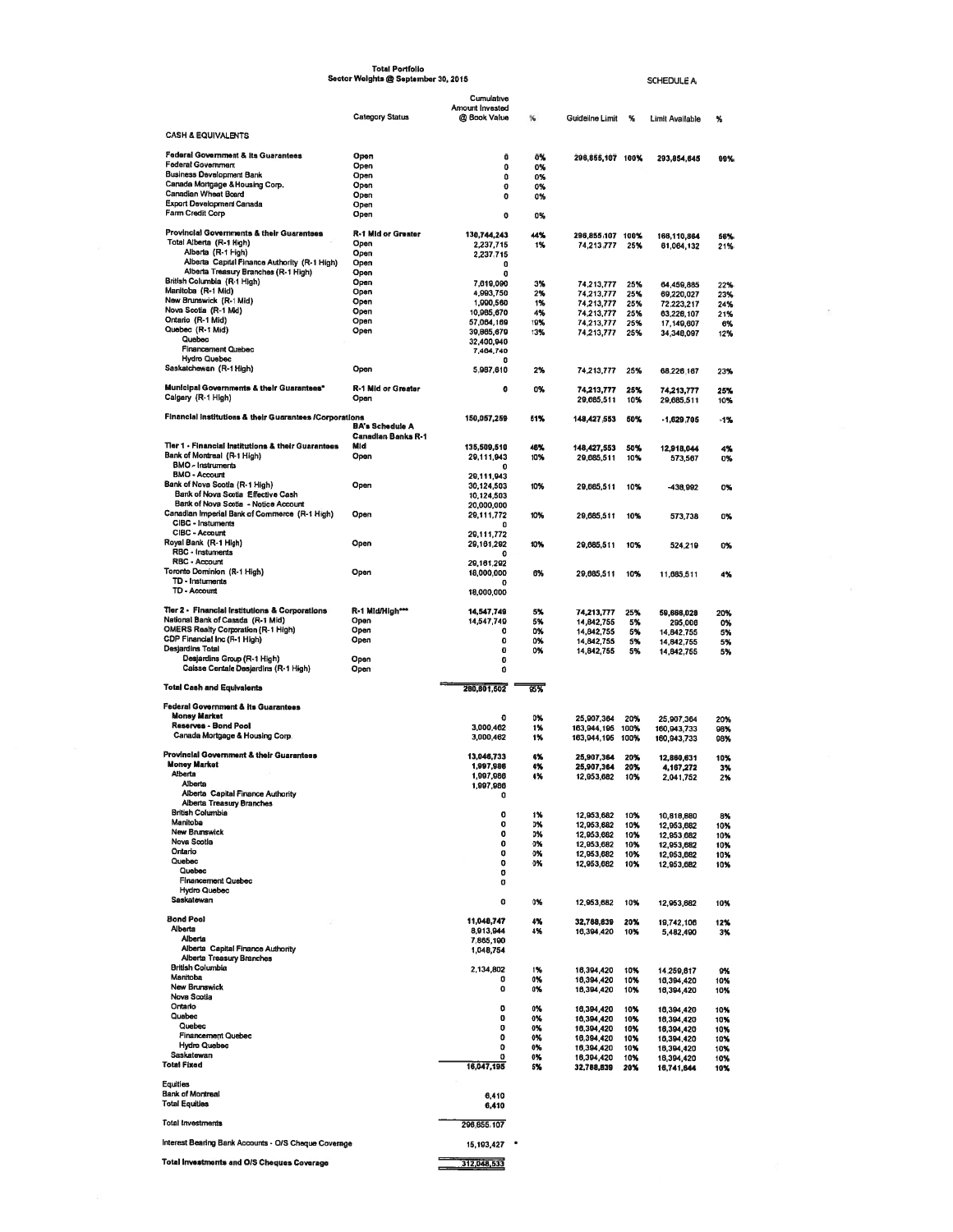# Operating Funds<br>Sector Weights @ September 30, 2015

SCHEDULE B

 $\overline{10}$  . <br> <br> <br> <br> <br> <br> <br> <br> <br> <br> <br><br><br><br><br><br><br><br><br><br><br><br><br><br><br><br><br><br><br><br><br><br><br><br><br><br><br><br><br><br>

 $\bar{\mathbf{x}}$ 

|                                                                            | <b>Category Status</b>           | Cumulative<br>Amount Invested<br>@ Book Value | %         | Guideline Limit          | %          |                          |            |
|----------------------------------------------------------------------------|----------------------------------|-----------------------------------------------|-----------|--------------------------|------------|--------------------------|------------|
| <b>CASH &amp; EQUIVALENTS</b>                                              |                                  |                                               |           |                          |            | <b>Limit Available</b>   | %          |
| <b>Federal Government &amp; its Guarantees</b>                             | Open                             | 0                                             | 0%        |                          |            |                          |            |
| <b>Federal Government</b>                                                  | Open                             | 0                                             | 0%        | 119,670,264 100%         |            | 119,670,264              | 100%       |
| <b>Business Development Bank</b><br>Canada Mortgage & Housing Corp.        | Open<br>Open                     | 0                                             | 0%        |                          |            |                          |            |
| Canadian Wheat Board                                                       | Open                             | 0<br>0                                        | 0%<br>0%  |                          |            |                          |            |
| <b>Export Development Canada</b>                                           | Ореп                             | 0                                             |           |                          |            |                          |            |
| Farm Credit Corp                                                           | Open                             | $\bf{0}$                                      | 0%        |                          |            |                          |            |
| Provincial Governments & their Guarantees                                  | R-1 Mid or Greater               | 55,326,119                                    | 46%       | 119,670,264 100%         |            | 64,344,145               | 54%        |
| Total Alberta (R-1 High)<br>Alberta (R-1 High)                             | Open<br>Open                     | 946,918<br>946,918                            | 1%        | 29,917,566               | 25%        | 26,125,174               | 24%        |
| Alberta Capital Finance Authority (R-1 High)                               | Open                             | 0                                             | 0%        |                          |            |                          |            |
| Alberta Treasury Branches (R-1 High)<br>British Columbia (R-1 High)        | Open<br>Open                     | $\Omega$<br>3,224,116                         | 0%<br>3%  | 29,917,566               | 25%        | 26,693,450               |            |
| Manitoba (R-1 Mid)                                                         | Open                             | 2,113,170                                     | 2%        | 29,917,566               | 25%        | 27,804,396               | 22%<br>23% |
| New Brunswick (R-1 Mid)<br>Nova Scotia (R-1 Mid)                           | Open<br>Open                     | 842.331                                       | 1%        | 29,917,566               | 25%        | 29,075,235               | 24%        |
| Ontario (R-1 Mid)                                                          | Open                             | 4,648,728<br>24,147,442                       | 4%<br>20% | 29,917,566<br>29,917,566 | 25%<br>25% | 25,268,838<br>5,770,124  | 21%<br>5%  |
| Quebec (R-1 Mid)                                                           | Open                             | 16,869,678                                    | 14%       | 29,917,566               | 25%        | 13,047,888               | 11%        |
| Quebec<br><b>Financement Quebec</b>                                        |                                  | 13,710,877<br>3,158,801                       |           |                          |            |                          |            |
| <b>Hydro Quebec</b>                                                        |                                  | o                                             |           |                          |            |                          |            |
| Saskatchewan (R-1 High)                                                    | Open                             | 2,533,735                                     | 2%        | 29,917,566               | 25%        | 27,383,831               | 23%        |
| Municipal Governments & their Guarantees*                                  | R-1 Mid or Greater               | 0                                             |           | 29,917,566               | 25%        | 29,917,566               | 25%        |
| Calgary (R-1 High)                                                         | Open                             |                                               |           | 11,967,026               | 10%        | 11,967,026               | 10%        |
| Financial Institutions & their Guarantees /Corporations                    |                                  | 63,498,671                                    | 53%       | 59,835,132               | 50%        | $-3,663,539$             | -3%        |
|                                                                            | <b>BA's Schedule A</b>           |                                               |           |                          |            |                          |            |
| Tier 1 - Financial Institutions & their Guarantees                         | <b>Canadian Banks R-1</b><br>Mid | 57,342,603                                    | 48%       | 59,835,132               | 50%        | 2,492,529                | 2%         |
| Bank of Montreal (R-1 High)                                                | Open                             | 12,319,096                                    | 10%       | 11,967,026               | 10%        | $-352,069$               | 0%         |
| <b>BMO - Instruments</b><br><b>BMO - Account</b>                           |                                  | 12,319,096                                    |           |                          |            |                          |            |
| Bank of Nova Scotia (R-1 High)                                             | Open                             | 12,747,573                                    | 11%       | 11,967,026               | 10%        | $-780,547$               | -1%        |
| Bank of Nova Scotia Effective Cash<br>Bank of Nova Scotia - Notice Account |                                  | 4,284,314                                     |           |                          |            |                          |            |
| Canadian Imperial Bank of Commerce (R-1 High)                              | Open                             | 8,463,259<br>12,319,023                       | 10%       | 11,967,026               | 10%        | -351,997                 | 0%         |
| CIBC - Instuments                                                          |                                  | O                                             |           |                          |            |                          |            |
| CIBC - Account<br>Royal Bank (R-1 High)                                    | Open                             | 12,319,023<br>12,339,978 }                    | 10%       | 11,967,026               | 10%        |                          |            |
| <b>RBC - Instuments</b>                                                    |                                  | 0)                                            |           |                          |            | -372,952                 | 0%         |
| <b>RBC - Account</b><br>Toronto Dominion (R-1 High)                        |                                  | 12,339,978                                    |           |                          |            |                          |            |
| TD - Instuments                                                            | Open                             | 7,616,933<br>٥                                | 6%        | 11,967,026               | 10%        | 4,350,093                | 4%         |
| TD - Account                                                               |                                  | 7,616,933                                     |           |                          |            |                          |            |
| Tier 2 - Financial Institutions & Corporations                             | R-1 Mid/High***                  | 6,156,068                                     | 5%        | 29,917,566               | 25%        | 23,761,498               | 20%        |
| National Bank of Canada (R-1 Mid)                                          | Open                             | 6,156,068                                     | 5%        | 5,983,513                | 5%         | $-172,555$               | 0%         |
| OMERS Realty Corporation (R-1 High)<br>CDP Financial Inc (R-1 High)        | Open<br>Open                     | 0<br>0                                        | 0%<br>0%  | 5,983,513                | 5%         | 5,983,513                | 5%         |
| Desjardins Total                                                           |                                  | 0                                             | 0%        | 5,983,513<br>5,983,513   | 5%<br>5%   | 5,983,513<br>5,983,513   | 5%<br>5%   |
| Desjardins Group (R-1 High)                                                | Open                             | 0                                             |           |                          |            |                          |            |
| Caisse Centale Desjardins (R-1 High)                                       | Open                             | 0                                             |           |                          |            |                          |            |
| <b>Total Investments</b>                                                   |                                  | 118,824,790                                   | 99%       |                          |            |                          |            |
| <b>Federal Government &amp; its Guarantees</b>                             |                                  |                                               |           |                          |            |                          |            |
| <b>Money Market</b>                                                        |                                  | 0                                             | 0%        | 23,934,053               | 20%        | 23,934,053               | 20%        |
| Reserves - Bond Pool<br>Canada Mortgage & Housing Corp.                    |                                  | 0<br>$\mathbf 0$                              | 0%        | 23,934,053 100%          |            | 23,934,053               | 20%        |
|                                                                            |                                  |                                               |           |                          |            |                          |            |
| Provincial Government & their Guarantees<br><b>Money Market</b>            |                                  | 845,474<br>845.474                            | 1%        | 23,934,053               | 20%        | 23,088,579               | 19%        |
| Alhanta                                                                    |                                  | 845,474                                       | 1%<br>איו | 23,934,053<br>11,967,026 | 20%<br>10% | 23,088,579<br>11,121,553 | 19%        |
| Alberta                                                                    |                                  | 845,474                                       |           |                          |            |                          |            |
| Alberta Capital Finance Authority<br><b>Alberta Treasury Branches</b>      |                                  | 0                                             |           |                          |            |                          |            |
| <b>British Columbia</b>                                                    |                                  | 0                                             | 0%        | 11,967,026               | 10%        | 11,967,026               | 10%        |
| Manitoba<br><b>New Bruswick</b>                                            |                                  | 0<br>0                                        | 0%<br>0%  | 11,967,026               | 10%        | 11,967,026               | 10%        |
| Nova Scotia                                                                |                                  | o                                             | 0%        | 11,967,026<br>11.967,026 | 10%<br>10% | 11,967,026<br>11,967,026 | 10%<br>10% |
| Ontario<br>Quebec                                                          |                                  | 0                                             | 0%        | 11,967,026               | 10%        | 11,967,026               | 10%        |
| Quebec                                                                     |                                  | 0<br>0                                        | 0%        | 11,967,026               | 10%        | 11,967,026               | 10%        |
| <b>Financement Quebec</b>                                                  |                                  | 0                                             |           |                          |            |                          |            |
| <b>Hydro Quebec</b><br>Saskatewan                                          |                                  | ٥                                             | 0%        | 11,967,026               | 10%        |                          |            |
|                                                                            |                                  |                                               |           |                          |            | 11,967,026               | 10%        |
| <b>Bond Pool</b><br>Alberta                                                |                                  | 0<br>0                                        | 1%        | 23,934,053               | 20%        | 23,088,579               | 19%        |
| Alberta                                                                    |                                  | 0                                             | 1%        | 11,967,026               | 10%        | 11, 121, 553             | 9%         |
| Alberta Capital Finance Authority<br>Alberta Treasury Branches             |                                  | 0                                             |           |                          |            |                          |            |
| <b>British Columbia</b>                                                    |                                  | 0<br>0                                        | 0%        | 11,967,026               | 10%        | 11,967,026               | 10%        |
| Manitoba                                                                   |                                  | 0                                             | 0%        | 11,967,026               | 10%        | 11,967,026               | 10%        |
| New Bruswick<br>Nova Scotia                                                |                                  | 0                                             | 0%        | 11,967,026               | 10%        | 11,967,026               | 10%        |
| Ontario                                                                    |                                  | 0<br>0                                        | 0%<br>0%  | 11,967,026<br>11,967,026 | 10%<br>10% | 11,967,026<br>11,967,026 | 10%<br>10% |
| Quebec                                                                     |                                  | 0                                             | 0%        | 11,967,026               | 10%        | 11,967,026               | 10%        |
| Quebec<br><b>Financement Quebec</b>                                        |                                  | 0<br>0                                        |           |                          |            |                          |            |
| <b>Hydro Quebec</b>                                                        |                                  |                                               |           |                          |            |                          |            |
| Saskatewan<br><b>Total Fixed</b>                                           |                                  | o                                             | 0%        | 11,967,026               | 10%        | 11,967,026               | 10%        |
|                                                                            |                                  | 845,474                                       | 1%        | 23,934,053               | 20%        | 23,088,579               | 19%        |
| <b>Total Investments</b>                                                   |                                  | 119,670,264                                   |           |                          |            |                          |            |
| Interest Bearing Bank Accounts - O/S Cheque Coverage                       |                                  | 15,193,427                                    |           |                          |            |                          |            |
|                                                                            |                                  |                                               |           |                          |            |                          |            |

Total Investments and O/S Cheques Coverage

 $\bar{\sigma}$ 

134,863,691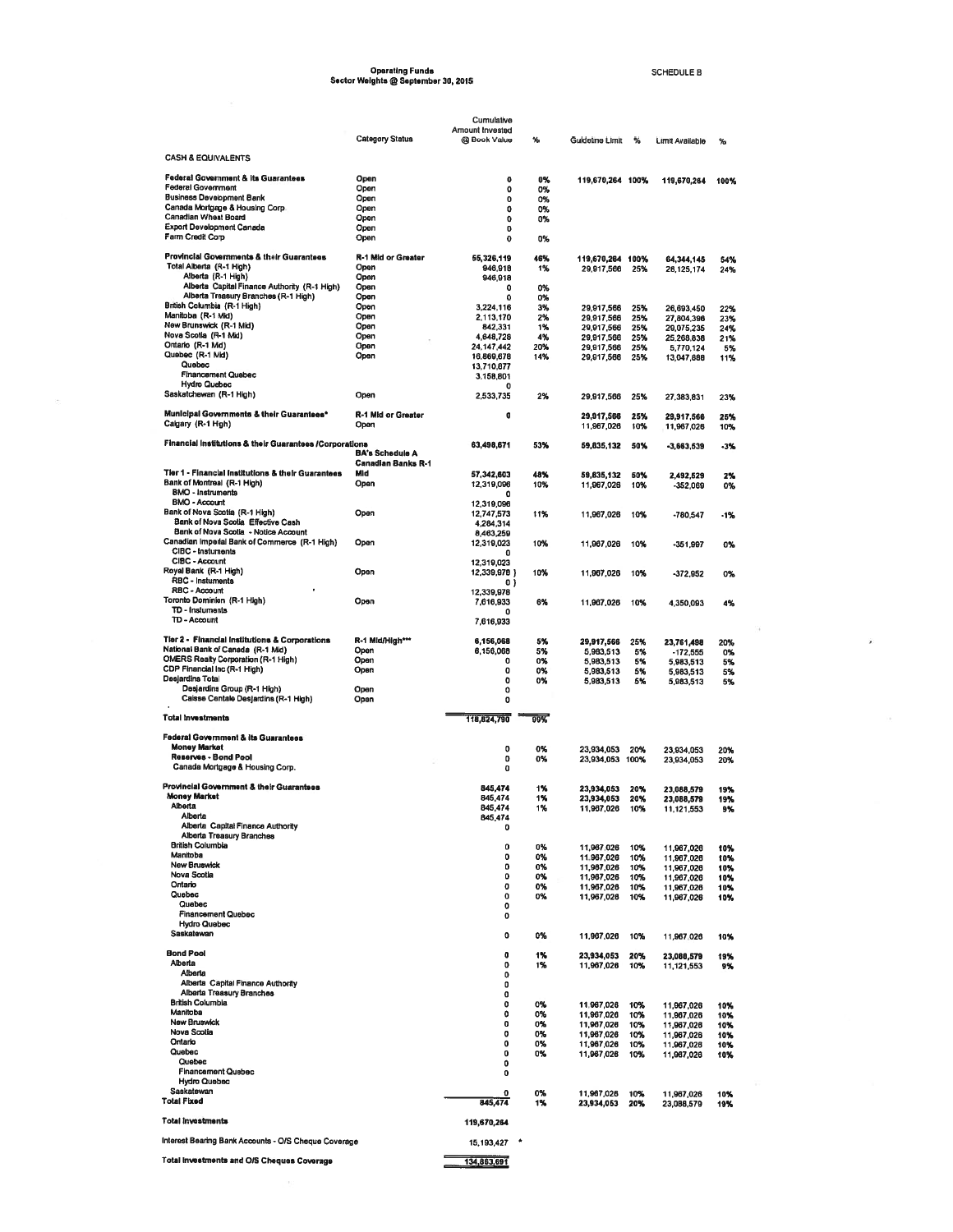# Capital Funds<br>Sector Weights @ September 30, 2015

SCHEDULE C

 $\bar{m}$ 

 $\epsilon$ 

|                                                                                      |                                   | Cumulative                      |             |                  |              |                  |          |
|--------------------------------------------------------------------------------------|-----------------------------------|---------------------------------|-------------|------------------|--------------|------------------|----------|
|                                                                                      | <b>Category Status</b>            | Amount Invested<br>@ Book Value | %           | Guideline Limit  | %            | Limit Available  | ℁        |
| <b>CASH &amp; EQUIVALENTS</b>                                                        |                                   |                                 |             |                  |              |                  |          |
| <b>Federal Government &amp; its Guarantees</b>                                       | Open                              | 0                               | 0%          | 0                | 100%         | ٥                | 0%       |
| <b>Federal Government</b><br><b>Business Development Bank</b>                        | Open<br>Open                      | 0<br>0                          | 0%<br>0%    |                  |              |                  |          |
| Canada Mortgage & Housing Corp.<br>Canadian Wheat Board                              | Open                              | 0                               | 0%          |                  |              |                  |          |
| <b>Export Development Canada</b>                                                     | Open<br>Open                      | 0                               | 0%          |                  |              |                  |          |
| Farm Credit Corp                                                                     | Open                              | 0                               | 0%          |                  |              |                  |          |
| Provincial Governments & their Guarantees                                            | R-1 Mid or Greater                | 0                               | 0%          | o                | 100%         | o                | 0%       |
| Total Alberta (R-1 High)<br>Alberta (R-1 High)                                       | Open<br>Open                      | 0<br>o                          | 0%          | 0                | 25%          | 0                | 0%       |
| Alberta Capital Finance Authority (R-1 High)<br>Alberta Treasury Branches (R-1 High) | Open                              | 0                               |             |                  |              |                  |          |
| British Columbia (R-1 High)                                                          | Open<br>Open                      | 0<br>0                          | 0%          | 0                | 25%          | 0                | 0%       |
| Manitoba (R-1 Mid)<br>New Brunswick (R-1 Mid)                                        | Open<br>Open                      | 0                               | 0%          | 0                | 25%          | 0                | 0%       |
| Nova Scotia (R-1 Mid)                                                                | Open                              | 0                               | 0%<br>0%    | 0<br>0           | 25%<br>25%   | 0<br>0           | 0%<br>0% |
| Ontario (R-1 Mid)<br>Quebec (R-1 Mid)                                                | Open<br>Open                      | 0<br>0                          | 0%<br>0%    | o                | 25%          | 0                | 0%       |
| Quebec<br><b>Financement Quebec</b>                                                  |                                   |                                 |             | $\mathbf{o}$     | 25%          | 0                | 0%       |
| <b>Hydro Quebec</b>                                                                  |                                   |                                 |             |                  |              |                  |          |
| Saskatchewan (R-1 High)                                                              | Open                              |                                 | 0%          | $\Omega$         | 25%          | ٥                | 0%       |
| Municipal Governments & their Guarantees*<br>Calgary (R-1 High)                      | <b>R-1 Mid or Greater</b><br>Open | 0                               |             | 0                | 25%          | $\bullet$        | 0%       |
| Financial Institutions & their Guarantees /Corporations                              |                                   | 0                               |             | 0                | 10%          | ٥                | 0%       |
|                                                                                      | <b>BA's Schedule A</b>            |                                 | 0%          | $\mathbf 0$      | 50%          | 0                | 0%       |
| Tier 1 - Financial Institutions & their Guarantees                                   | <b>Canadian Banks R-1</b><br>Mid  | o                               | 0%          | 0                | 50%          | o                |          |
| Bank of Montreal (R-1 High)<br><b>BMO - Instruments</b>                              | Open                              | 0                               | 0%          | 0                | 10%          | 0                | 0%<br>0% |
| <b>BMO - Account</b>                                                                 |                                   | 0<br>0                          |             |                  |              |                  |          |
| Bank of Nova Scotia (R-1 High)<br>Bank of Nova Scotia Effective Cash                 | Open                              | 0<br>0                          | 0%          | 0                | 10%          | 0                | 0%       |
| Bank of Nova Scotia - Notice Account                                                 |                                   | 0                               |             |                  |              |                  |          |
| Canadian Imperial Bank of Commerce (R-1 High)<br>CIBC - Instuments                   | Open                              | 0<br>o                          | 0%          | 0                | 10%          | o                | 0%       |
| CIBC - Account<br>Royal Bank (R-1 High)                                              |                                   | 0                               |             |                  |              |                  |          |
| RBC - Instuments                                                                     | Open                              | 0)<br>0}                        | 0%          | 0                | 10%          | ٥                | 0%       |
| RBC - Account<br>Toronto Dominion (R-1 High)                                         | Open                              | 0<br>0                          | 0%          |                  |              |                  |          |
| TD - Instuments<br>TD - Account                                                      |                                   | 0                               |             | 0                | 10%          | 0                | 0%       |
|                                                                                      |                                   | 0                               |             |                  |              |                  |          |
| Tier 2 - Financial Institutions & Corporations<br>National Bank of Canada (R-1 Mid)  | R-1 Mid/High***                   | $\mathbf{0}$                    | 0%          | o                | 25%          | 0                | 0%       |
| OMERS Realty Corporation (R-1 High)                                                  | Open<br>Open                      | 0<br>o                          | 0%<br>0%    | 0<br>0           | 5%<br>5%     | 0<br>$\mathbf o$ | 0%<br>0% |
| CDP Financial Inc (R-1 High)<br>Desjardins Total                                     | Open                              | 0<br>o                          | 0%          | 0                | 5%           | 0                | 0%       |
| Desjardins Group (R-1 High)                                                          | Open                              | o                               | 0%          | o                | 5%           | 0                | 0%       |
| Caisse Centale Desjardins (R-1 High)                                                 | Open                              | 0                               |             |                  |              |                  |          |
| <b>Total Investments</b>                                                             |                                   | O                               | 0%          |                  |              |                  |          |
| <b>Federal Government &amp; its Guarantees</b>                                       |                                   |                                 |             |                  |              |                  |          |
| <b>Money Market</b><br>Reserves - Bond Pool                                          |                                   | o<br>٥                          | $\mathbf 0$ |                  | 20%          |                  | 0 20%    |
| Canada Mortgage & Housing Corp.                                                      |                                   | $\mathbf 0$                     | 0%          | o                | 100%<br>100% | 0                | 0%       |
| Provincial Government & their Guarantees                                             |                                   | 0                               | 0%          | 0                | 20%          | 0                |          |
| <b>Money Market</b><br>Alberta                                                       |                                   | 0                               | 0%          | o                | 20%          | Ω                | 0%<br>0% |
| Alberta                                                                              |                                   | o                               | 0%          | ٥                | 10%          | 0                | 0%       |
| Alberta Capital Finance Authority<br><b>Alberta Treasury Branches</b>                |                                   | 0                               |             |                  |              |                  |          |
| <b>British Columbia</b><br>Manitoba                                                  |                                   | 0                               | 0%          | 0                | 10%          | 0                | 0%       |
| New Bruswick                                                                         |                                   | 0<br>0                          | 0%<br>0%    | 0<br>0           | 10%<br>10%   | 0<br>0           | 0%<br>0% |
| <b>Nova Scotia</b><br>Ontario                                                        |                                   | o                               |             |                  |              |                  |          |
| Quebec                                                                               |                                   | 0                               | 0%<br>0%    | 0<br>0           | 10%<br>10%   | 0<br>0           | 0%<br>0% |
| Quebec<br><b>Financement Quebec</b>                                                  |                                   | 0<br>0                          |             |                  |              |                  |          |
| <b>Hydro Quebec</b><br>Saskatewan                                                    |                                   |                                 |             |                  |              |                  |          |
|                                                                                      |                                   | 0                               | 0%          | 0                | 10%          | 0                | 0%       |
| <b>Bond Pool</b><br>Alberta                                                          |                                   | ٥<br>0                          | 0%          | 0                | 20%          | o                | 0%       |
| Alberta                                                                              |                                   | 0                               | 0%          | ٥                | 10%          | 0                | 0%       |
| Alberta Capital Finance Authority<br>Alberta Treasury Branches                       |                                   | 0<br>0                          |             |                  |              |                  |          |
| <b>British Columbia</b><br>Manitoba                                                  |                                   | $\bf o$                         | 0%          | 0                | 10%          | 0                | 0%       |
| <b>New Bruswick</b>                                                                  |                                   | o<br>0                          | 0%<br>0%    | 0<br>$\mathbf 0$ | 10%<br>10%   | ٥<br>0           | 0%<br>0% |
| Nova Scotia<br>Ontario                                                               |                                   | 0                               |             |                  |              |                  |          |
| Quebec                                                                               |                                   | 0                               | 0%<br>0%    | 0<br>0           | 10%<br>10%   | o<br>0           | 0%<br>0% |
| Quebec<br><b>Financement Quebec</b>                                                  |                                   | 0<br>0                          |             |                  |              |                  |          |
| <b>Hydro Quebec</b><br>Saskatewan                                                    |                                   |                                 |             |                  |              |                  |          |
| <b>Total Fixed</b>                                                                   |                                   | 0<br>0                          | 0%<br>0%    | 0<br>0           | 10%<br>20%   | o<br>o           | 0%<br>0% |
| <b>Total Investments</b>                                                             |                                   | 0                               |             |                  |              |                  |          |
| Interest Bearing Bank Accounts - O/S Cheque Coverage                                 |                                   | 0                               |             |                  |              |                  |          |
| Total investments and O/S Cheques Coverage                                           |                                   | 7                               |             |                  |              |                  |          |
|                                                                                      |                                   |                                 |             |                  |              |                  |          |

 $\tilde{\mathcal{A}}_0$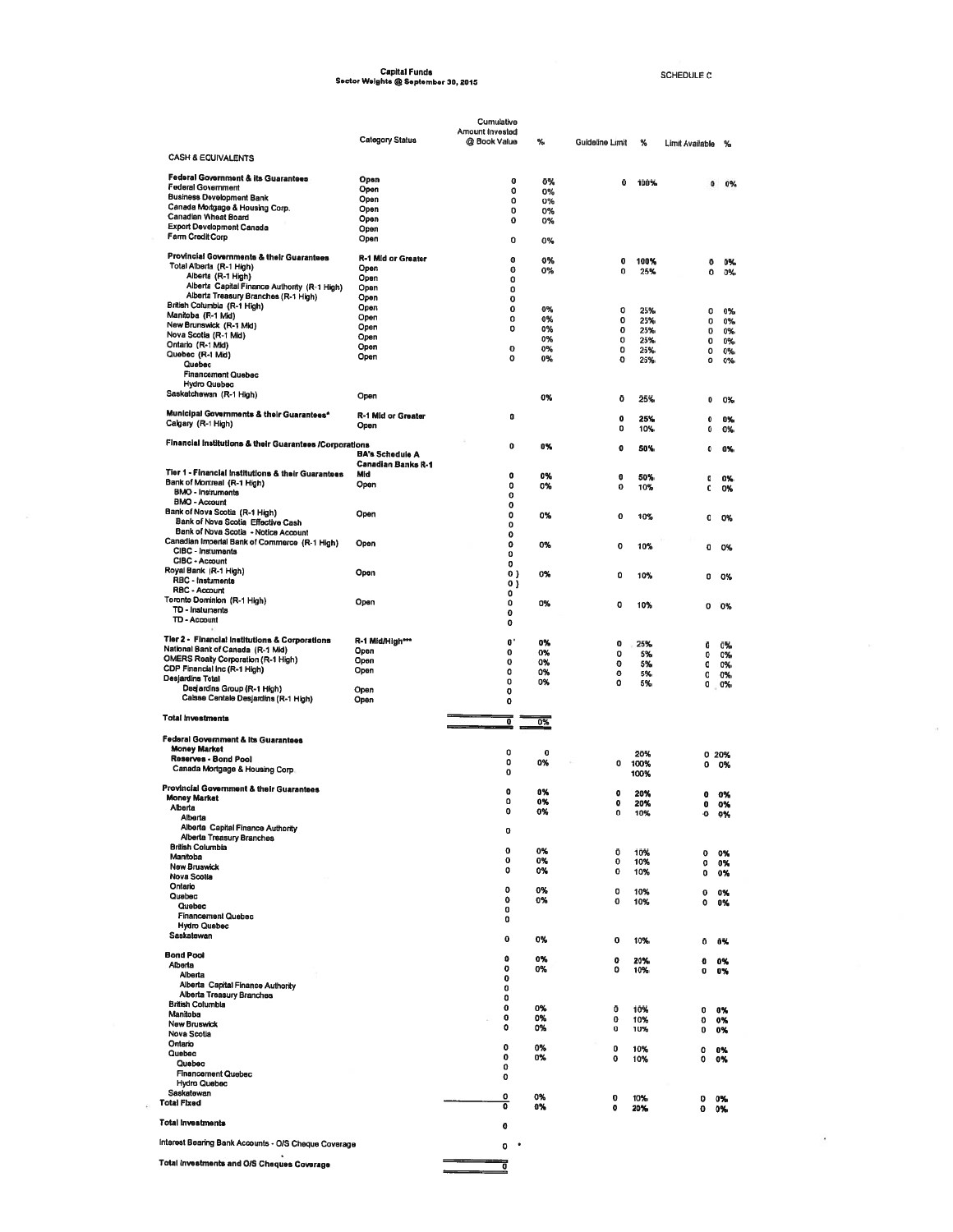|                                                                                                                                                                                                                                                              | Reserve Funds<br>Sector Weights @ September 30, 2015         |                                                                                        |                                        |                                                                                                |                                               | SCHEDULE D                                                                                    |                                                   |
|--------------------------------------------------------------------------------------------------------------------------------------------------------------------------------------------------------------------------------------------------------------|--------------------------------------------------------------|----------------------------------------------------------------------------------------|----------------------------------------|------------------------------------------------------------------------------------------------|-----------------------------------------------|-----------------------------------------------------------------------------------------------|---------------------------------------------------|
|                                                                                                                                                                                                                                                              |                                                              | Cumulative                                                                             |                                        |                                                                                                |                                               |                                                                                               |                                                   |
| <b>CASH &amp; EQUIVALENTS</b>                                                                                                                                                                                                                                | <b>Category Status</b>                                       | Amount Invested<br>@ Book Value                                                        | %                                      | Guideline Limit %                                                                              |                                               | Limit Available                                                                               | %                                                 |
| <b>Federal Government &amp; its Guarantees</b><br>Federal Government<br><b>Business Development Bank</b><br>Canada Mortgage & Housing Corp.<br>Canadian Wheat Board<br>Export Development Canada<br>Farm Credit Corp                                         | Open<br>Open<br>Open<br>Open<br>Open<br>Open                 | ۰<br>0<br>0<br>0<br>0<br>0                                                             | 0%<br>0%<br>0%<br>0%<br>0%             | 173,788,947 100%                                                                               |                                               | 170,788,485                                                                                   | 98%                                               |
| Provincial Governments & their Guarantees<br>Total Alberta (R-1 High)<br>Alberta (R-1 High)                                                                                                                                                                  | Open<br>R-1 Mid or Greater<br>Open<br>Open                   | 0<br>73,851,093<br>1,263,977<br>1,263,977                                              | 0%<br>42%<br>1%                        | 173,788,947 100%<br>43,447,237                                                                 | 25%                                           | 99,937,854<br>32,140,751                                                                      | 58%<br>18%                                        |
| Alberta Capital Finance Authority (R-1 High)<br>Alberta Treasury Branches (R-1 High)<br>British Columbia (R-1 High)<br>Manitoba (R-1 Mid)<br>New Brunswick (R-1 Mid)<br>Nova Scotla (R-1 Mid)<br>Ontario (R-1 Mid)<br>Quebec (R-1 Mid)                       | Open<br>Open<br>Open<br>Open<br>Open<br>Open<br>Open<br>Open | o<br>0<br>4,303,655<br>2,820.728<br>1,124,371<br>6,205,273<br>32,232,786<br>22,518,192 | 2%<br>2%<br>1%<br>19%<br>13%           | 43,447,237<br>43,447.237<br>43,447,237<br>43,447,237<br>43,447,237<br>43,447,237               | 25%<br>25%<br>25%<br>25%<br>25%<br>25%        | 37,008,780<br>40,626,509<br>42,322,866<br>37,241,964<br>11,214,450<br>20,929,045              | 21%<br>23%<br>24%<br>21%<br>6%<br>12%             |
| Quebec<br><b>Financement Quebec</b><br><b>Hydro Quebec</b><br>Saskatchewan (R-1 High)                                                                                                                                                                        | Open                                                         | 18,301,722<br>4,216,470<br>0<br>3,382,111                                              | 2%                                     | 43,447,237                                                                                     | 25%                                           |                                                                                               |                                                   |
| Municipal Governments & their Guarantees*<br>Calgary (R-1 High)                                                                                                                                                                                              | R-1 Mid or Greater<br>Open                                   | ۰                                                                                      |                                        | 43,447,237<br>17,378,895                                                                       | 25%<br>10%                                    | 40,065,126<br>43,447,237<br>17,378,895                                                        | 23%<br>25%<br>10%                                 |
| Financial Institutions & their Guarantees /Corporations                                                                                                                                                                                                      | <b>BA's Schedule A</b>                                       | 84,760,080                                                                             | 49%                                    | 86,894,473                                                                                     | 50%                                           | 2,134,393                                                                                     | 1%                                                |
| Tier 1 - Financial Institutions & their Guarantees<br>Bank of Montreal (R-1 High)<br><b>BMO - Instruments</b><br><b>BMO - Account</b><br>Bank of Nova Scotia (R-1 High)                                                                                      | Canadian Banks R-1 Mid<br>Open<br>Open                       | 76,542,761<br>16,443,927<br>0<br>16,443,927<br>17,015,873                              | 44%<br>9%<br>10%                       | 86,894,473<br>17,378,895<br>17,378,895                                                         | 50%<br>10%<br>10%                             | 10,351,712<br>934,967<br>363,022                                                              | 6%<br>1%<br>0%                                    |
| Bank of Nova Scotia Effective Cash<br>Bank of Nova Scotia - Notice Account<br>Canadian Imperial Bank of Commerce (R-1 High)<br>CIBC - Instuments                                                                                                             | Open                                                         | 5,718,841<br>11,297,032<br>16,443,831<br>n                                             | 9%                                     | 17,378,895                                                                                     | 10%                                           | 935,064                                                                                       | 1%                                                |
| CIBC - Account<br>Royal Bank (R-1 High)<br>RBC - Instuments<br>RBC - Account                                                                                                                                                                                 | Open                                                         | 16,443,831<br>16,471,802 }<br>0 }                                                      | 9%                                     | 17,378,895                                                                                     | 10%                                           | 907,093                                                                                       | 1%                                                |
| Toronto Dominion (R-1 High)<br>TD - Instuments<br>TD - Account                                                                                                                                                                                               | Open                                                         | 16,471,802<br>10,167,329<br>Ω<br>10,167,329                                            | 6%                                     | 17,378,895                                                                                     | 10%                                           | 7,211,566                                                                                     | 4%                                                |
| Tier 2 - Financial Institutions & Corporations<br>National Bank of Canada (R-1 Mid)<br><b>OMERS Realty Corporation (R-1 High)</b><br>CDP Financial Inc (R-1 High)<br>Desjardins Total<br>Desjardins Group (R-1 High)<br>Calsse Centale Desjardins (R-1 High) | R-1 Mid/High***<br>Open<br>Open<br>Open<br>Open<br>Open      | 8,217,319<br>8,217,319<br>0<br>0<br>0<br>0<br>0                                        | 5%<br>5%<br>0%<br>0%<br>0%             | 43,447,237<br>8,689,447<br>8,689,447<br>8,689,447<br>8,689,447                                 | 25%<br>5%<br>5%<br>5%<br>5%                   | 35,229.918<br>472,128<br>8,689,447<br>8,689,447<br>8,689,447                                  | 20%<br>0%<br>5%<br>5%<br>5%                       |
| <b>Total Cash and Equivalents</b><br><b>Federal Government &amp; its Guarantees</b>                                                                                                                                                                          |                                                              | 158,611,173                                                                            | 91%                                    |                                                                                                |                                               |                                                                                               |                                                   |
| <b>Money Market</b><br>Reserves - Bond Pool<br>Canada Mortgage & Housing Corp.                                                                                                                                                                               |                                                              | 0<br>3,000.462<br>3,000,462                                                            | 0%<br>2%                               | 0<br>173,788,947 100%                                                                          | 20%                                           | 0<br>170,788,485                                                                              | 0%<br>98%                                         |
| Provincial Government & their Guarantees<br><b>Money Market</b><br>Alberta<br>Alberta<br>Alberta Capital Finance Authority<br>Alberta Treasury Branches                                                                                                      |                                                              | 12,177,311<br>1,128,565<br>1,128,565<br>1,128,565<br>0                                 | 7%<br>7%<br>6%                         | 86,894,473<br>86,894,473<br>17,378,895                                                         | 50%<br>50%<br>10%                             | 74,717,162<br>74,717,162<br>7,336,385                                                         | 43%<br>43%<br>4%                                  |
| <b>British Columbia</b><br>Manitoba<br><b>New Bruswick</b><br>Nova Scotia<br>Ontario<br>Quebec<br>Quebec<br><b>Financement Quebec</b><br><b>Hydro Quebec</b><br>Saskatewan                                                                                   |                                                              | 0<br>0<br>0<br>0<br>0<br>0<br>0<br>0                                                   | 1%<br>0%<br>0%<br>0%<br>0%<br>0%       | 17,378,895<br>17,378,895<br>17,378,895<br>17,378,895<br>17,378,895<br>17,378,895               | 10%<br>10%<br>10%<br>10%<br>10%<br>10%        | 15,244,092<br>17,378,895<br>17,378,895<br>17,378,895<br>17,378,895<br>17,378,895              | 9%<br>10%<br>10%<br>10%<br>10%<br>10%<br>$\alpha$ |
| <b>Bond Pool</b><br>Alberta                                                                                                                                                                                                                                  |                                                              | 0<br>11,048,746<br>8,913,944                                                           | 0%<br>7%                               | 17,378,895<br>86,894,473                                                                       | 10%<br>50%                                    | 17,378,895<br>74,717,162                                                                      | 10%<br>43%                                        |
| Alberta<br>Alberta Capital Finance Authority<br>Alberta Treasury Branches<br><b>British Columbia</b><br>Manitoba<br><b>New Bruswick</b><br>Nova Scotia<br>Ontario<br>Quebec<br>Quebec<br><b>Financement Quebec</b>                                           |                                                              | 7,865,190<br>1,048,754<br>Ω<br>2,134,802<br>0<br>o<br>0<br>0<br>0<br>0<br>0            | 6%<br>1%<br>0%<br>0%<br>0%<br>0%<br>0% | 17,378,895<br>17,378,895<br>17,378,895<br>17,378,895<br>17,378,895<br>17,378,895<br>17,378,895 | 10%<br>10%<br>10%<br>10%<br>10%<br>10%<br>10% | 7,336,385<br>15,244,092<br>17,378,895<br>17,378,895<br>17,378,895<br>17,378,895<br>17,378,895 | 4%<br>9%<br>10%<br>10%<br>10%<br>10%<br>10%       |
| <b>Hydro Quebec</b><br>Saskatewan<br><b>Total Fixed</b><br><b>Total Investments</b>                                                                                                                                                                          |                                                              | 0<br>15, 177, 773<br>173,788,947                                                       | 0%<br>9%                               | 17,378,895<br>173,788,947 100%                                                                 | 10%                                           | 17,378,895<br>158,611,173                                                                     | 10%<br>91%                                        |
|                                                                                                                                                                                                                                                              |                                                              |                                                                                        |                                        |                                                                                                |                                               |                                                                                               |                                                   |